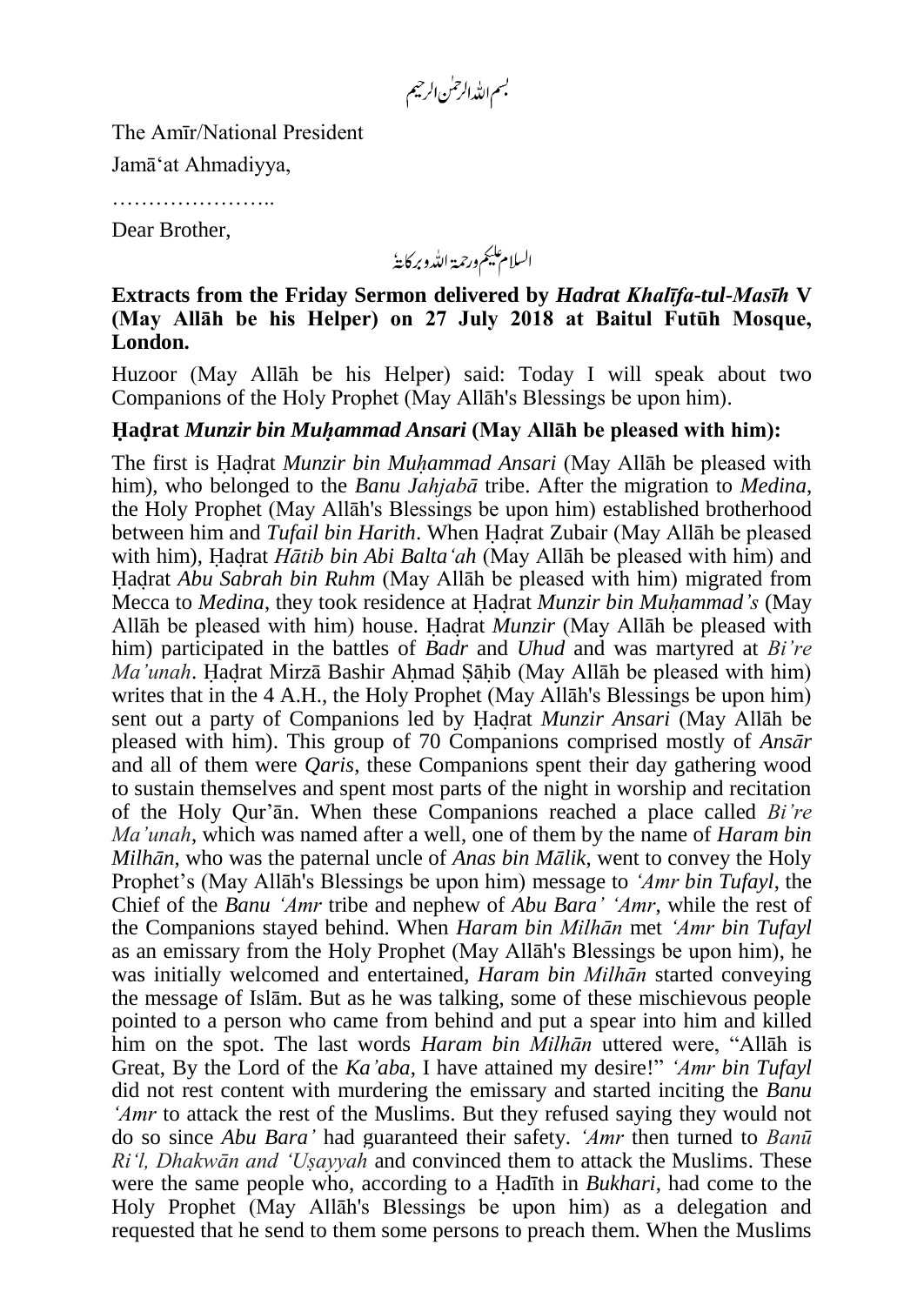saw the barbarians approaching, they said that they had no quarrel with them and that they had only come to convey the message of the Holy Prophet (May Allāh's Blessings be upon him). But those barbarians didn't pay heed to their words and killed all of the Companions. At that time, two of these companions, *'Amr bin Umayyah* and *Munzir bin Muhammad* had separated from the group and had taken the camels for pasturing. When they approached their camping ground they saw from afar a horde of scavengers circling the place. They at once understood that the presence of these scavengers meant that there was some food for them on the ground and that some fighting had taken place. They consulted among themselves as to what their next move should be and one of them said that they should at once return to *Medina* and inform the Holy Prophet (May Allāh's Blessings be upon him) of the incident. But *Munzir bin Muhammad* (May Allāh be pleased with him)said I would not leave the place where our *Amīr* has been martyred and we should continue to fight here. So he moved ahead and was also martyred. This incident took place in the 4 A.H.

## **Hadrat** *Hātib bin Abi Balta'ah* **(May Allāh be pleased with him):**

The second Companion is Hadrat *Hātib bin Abi Balta'ah* (May Allāh be pleased with him) who belonged to the *Lakhm* tribe. Hadrat *Hātib* (May Allāh be pleased with him) was an ally of the Banu *Asad*. He went by the *kuniyyah* of *Abu Abdullah*, and some say that it was *Abu Muhammad*. He was originally from *Yemen.* The Holy Prophet (May Allāh's Blessings be upon him) had established brotherhood between Hadrat *Hātib bin Abi Balta'ah* (May Allāh be pleased with him) and Hadrat *Rukhaila bin Khālid* (May Allāh be pleased with him). Hadrat *Hātib* (May Allāh be pleased with him) accompanied the Holy Prophet (May Allāh's Blessings be upon him) in all the battles including *Badr*, *Uhud* and *Khandaq*. The Holy Prophet (May Allāh's Blessings be upon him) sent him with a epistle to Muqawqis the King of Alexandria. Hadrat *Hātib* (May Allāh be pleased with him) was also among the Holy Prophet's (May Allāh's Blessings be upon him) archers. It is said that he was also among the best horsemen and poets of *Quraish* prior to Islām. It is said that he was a slave of *Ubaidullah bin Hameed*, and he had gained freedom through an agreement, and paid the due amount on the day of the conquest of Mecca. Hadrat *Umme Salamah* (May Allāh be pleased with her) relates that the offer of marriage the Holy Prophet (May Allāh's Blessings be upon him) had sent to her after her husband's demise had been sent through Hadrat *Hātib* (May Allāh be pleased with him).

According to one Hadīth, Hadrat *Hātib bin Abi Balta'ah* (May Allāh be pleased with him) says that on the day of *Uhud* he saw the Holy Prophet (May Allāh's Blessings be upon him) injured and in great pain. Hadrat Ali (May Allāh be pleased with him) was holding a water utensil and the Holy Prophet (May Allāh's Blessings be upon him) was washing his face with it. Hadrat *Hātib* (May Allāh be pleased with him) asked who had done this to you? The Holy Prophet (May Allāh's Blessings be upon him) said: '*Utba bin Abi Waqas* hit my face with a stone. Hadrat *Hātib* (May Allāh be pleased with him) said: I heard someone proclaim on the mountain that the Holy Prophet (May Allāh's Blessings be upon him) had been killed and I have come here in such a state as if life has left my body. *Hātib* then asked, "Where is '*Utba*?" The Holy Prophet (May Allāh's Blessings be upon him) pointed him out. Hadrat *Hātib* (May Allāh be pleased with him) then overcame '*Utba* and severed his head with a sword. He then brought '*Utba's* horse and other possessions to the Holy Prophet (May